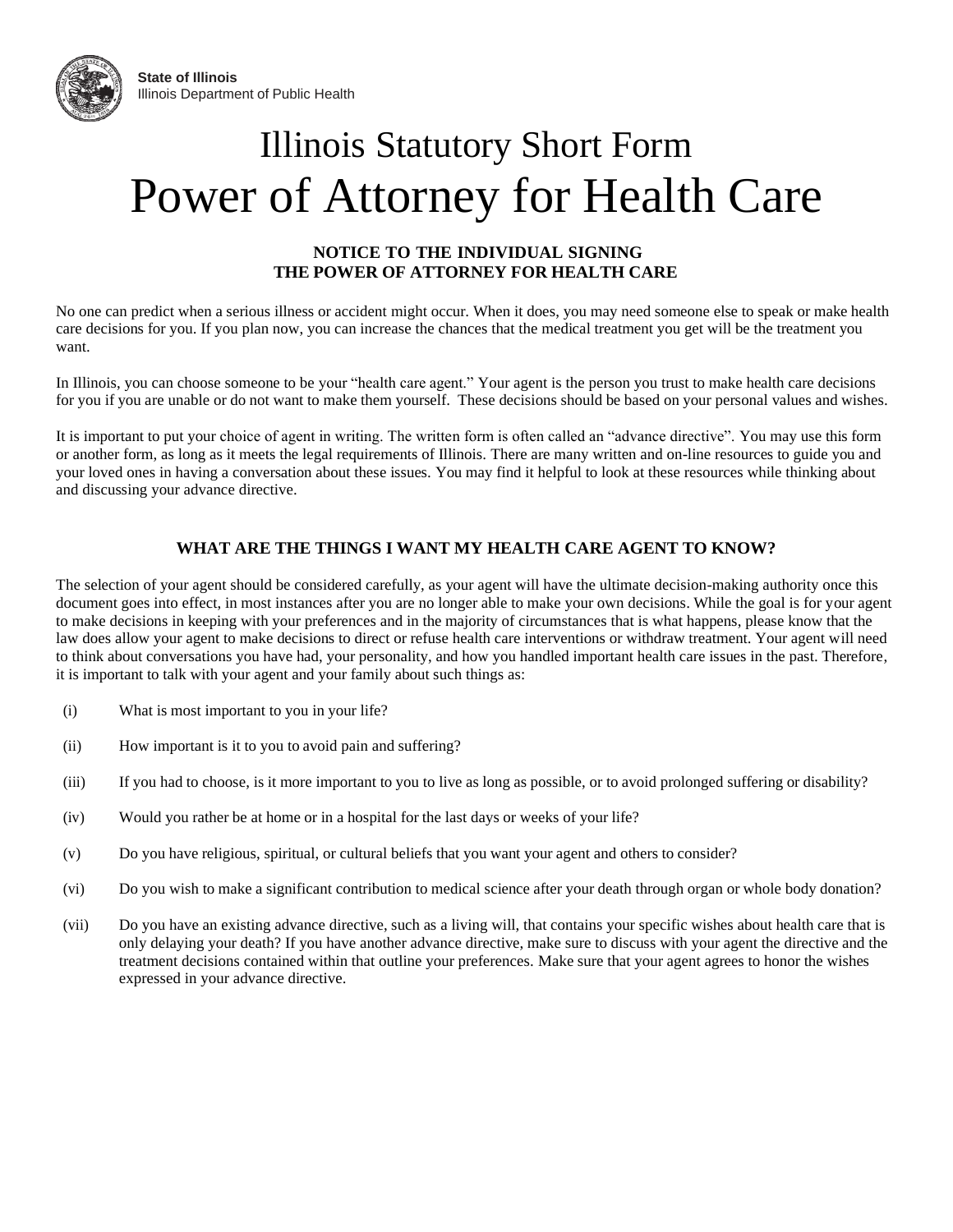## **WHAT KIND OF DECISIONS CAN MY AGENT MAKE?**

If there is ever a period of time when your physician determines that you cannot make your own health care decisions, or if you do not want to make your own decisions, some of the decisions your agent could make are to:

- (i) talk with physicians and other health care providers about your condition.
- (ii) see medical records and approve who else can see them.
- (iii) give permission for medical tests, medicines, surgery, or other treatments.
- (iv) choose where you receive care and which physicians and others provide it.
- (v) decide to accept, withdraw, or decline treatments designed to keep you alive if you are near death or not likely to recover. You may choose to include guidelines and/or restrictions to your agent's authority.
- (vi) agree or decline to donate your organs or your whole body if you have not already made this decision yourself. This could include donation for transplant, research, and/or education. You should let your agent know whether you are registered as a donor in the First Person Consent registry maintained by the Illinois Secretary of State or whether you have agreed to donate your whole body for medical research and/or education.
- (vii) decide what to do with your remains after you have died, if you have not already made plans.
- (viii) talk with your other loved ones to help come to a decision (but your designated agent will have the final say over your other loved ones).

Your agent is not automatically responsible for your health care expenses.

## **WHOM SHOULD I CHOOSE TO BE MY HEALTH CARE AGENT?**

You can pick a family member, but you do not have to. Your agent will have the responsibility to make medical treatment decisions, even if other people close to you might urge a different decision. The selection of your agent should be done carefully, as he or she will have ultimate decision-making authority for your treatment decisions once you are no longer able to voice your preferences. Choose a family member, friend, or other person who:

- (i) is at least 18 years old;
- (ii) knows you well;
- (iii) you trust to do what is best for you and is willing to carry out your wishes, even if he or she may not agree with your wishes;
- (iv) would be comfortable talking with and questioning your physicians and other health care providers;
- (v) would not be too upset to carry out your wishes if you became very sick; and
- (vi) can be there for you when you need it and is willing to accept this important role.

## **WHAT IF MY AGENT IS NOT AVAILABLE OR IS UNWILLING TO MAKE DECISIONS FOR ME?**

If the person who is your first choice is unable to carry out this role, then the second agent you chose will make the decisions; if your second agent is not available, then the third agent you chose will make the decisions. The second and third agents are called your successor agents and they function as back-up agents to your first choice agent and may act only one at a time and in the order you list them.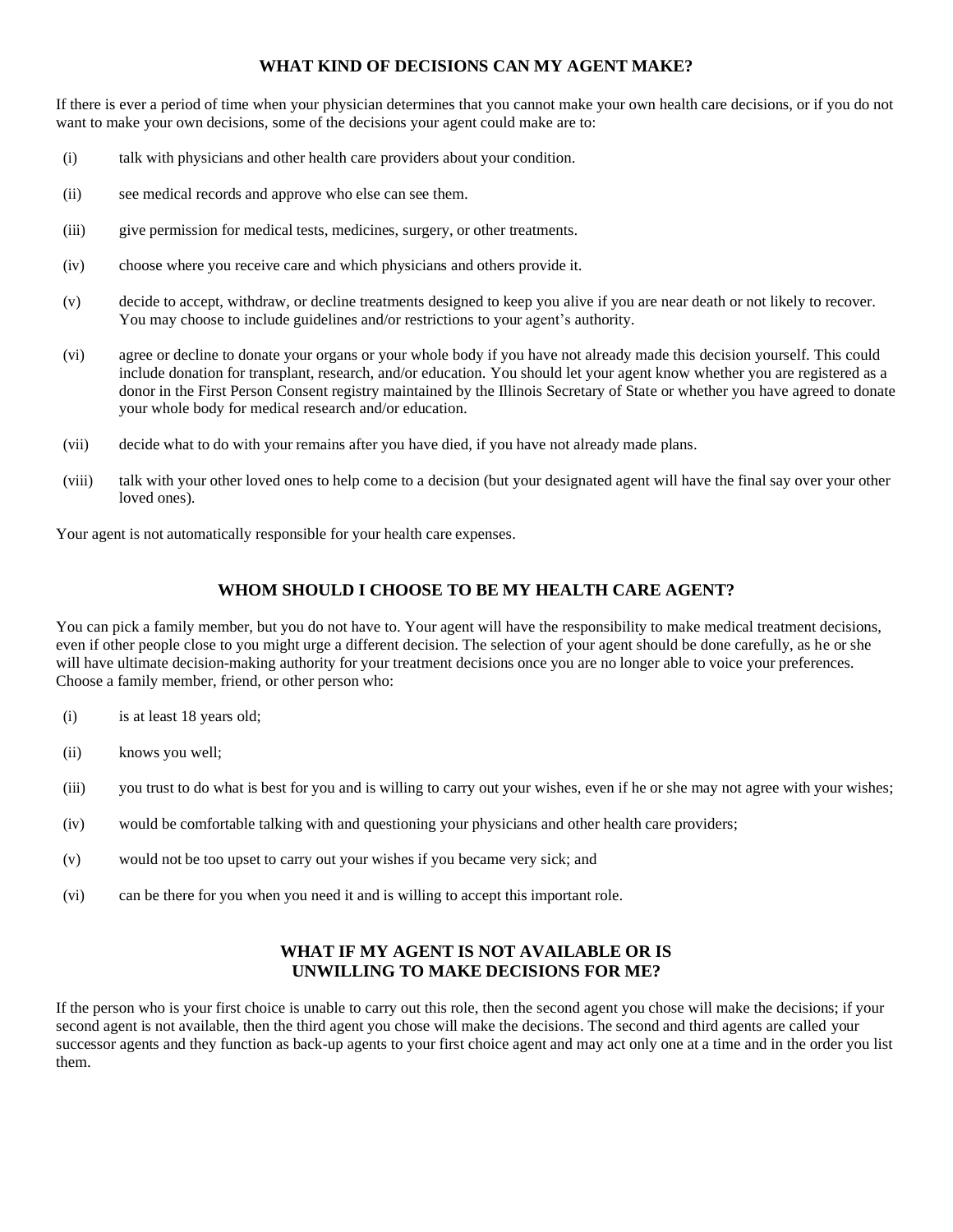## **WHAT WILL HAPPEN IF I DO NOT CHOOSE A HEALTH CARE AGENT?**

If you become unable to make your own health care decisions and have not named an agent in writing, your physician and other health care providers will ask a family member, friend, or guardian to make decisions for you. In Illinois, a law directs which of these individuals will be consulted. In that law, each of these individuals is called a "surrogate".

There are reasons why you may want to name an agent rather than rely on a surrogate:

- (i) The person or people listed by this law may not be who you would want to make decisions for you.
- (ii) Some family members or friends might not be able or willing to make decisions as you would want them to.
- (iii) Family members and friends may disagree with one another about the best decisions.
- (iv) Under some circumstances, a surrogate may not be able to make the same kinds of decisions that an agent can make.

## **WHAT IF THERE IS NO ONE AVAILABLE WHOM I TRUST TO BE MY AGENT?**

In this situation, it is especially important to talk to your physician and other health care providers and create written guidance about what you want or do not want, in case you are ever critically ill and cannot express your own wishes. You can complete a living will. You can also write your wishes down and/or discuss them with your physician or other health care provider and ask him or her to write it down in your chart. You might also want to use written or on-line resources to guide you through this process.

## **WHAT DO I DO WITH THIS FORM ONCE I COMPLETE IT?**

Follow these instructions after you have completed the form:

- (i) Sign the form in front of a witness. See the form for a list of who can and cannot witness it.
- (ii) Ask the witness to sign it, too.
- (iii) There is no need to have the form notarized.
- (iv) Give a copy to your agent and to each of your successor agents.
- (v) Give another copy to your physician.
- (vi) Take a copy with you when you go to the hospital.
- (vii) Show it to your family and friends and others who care for you.

## **WHAT IF I CHANGE MY MIND?**

You may change your mind at any time. If you do, tell someone who is at least 18 years old that you have changed your mind, and/or destroy your document and any copies. If you wish, fill out a new form and make sure everyone you gave the old form to has a copy of the new one, including, but not limited to, your agents and your physicians. If you are concerned you may revoke your power of attorney at a time when you may need it the most, you may initial the box at the end of the form to indicate that you would like a 30 day waiting period after you voice your intent to revoke your power of attorney. This means if your agent is making decisions for you during that time, your agent can continue to make decisions on your behalf. This election is purely optional, and you do not have to choose it. If you do not choose this option, you can change your mind and revoke the power of attorney at any time.

#### **WHAT IF I DO NOT WANT TO USE THIS FORM?**

In the event you do not want to use the Illinois statutory form provided here, any document you complete must be executed by you, designate an agent who is over 18 years of age and not prohibited from serving as your agent, and state the agent's powers, but it need not be witnessed or conform in any other respect to the statutory health care power.

If you have questions about the use of any form, you may want to consult your physician, other health care provider, and/or an attorney.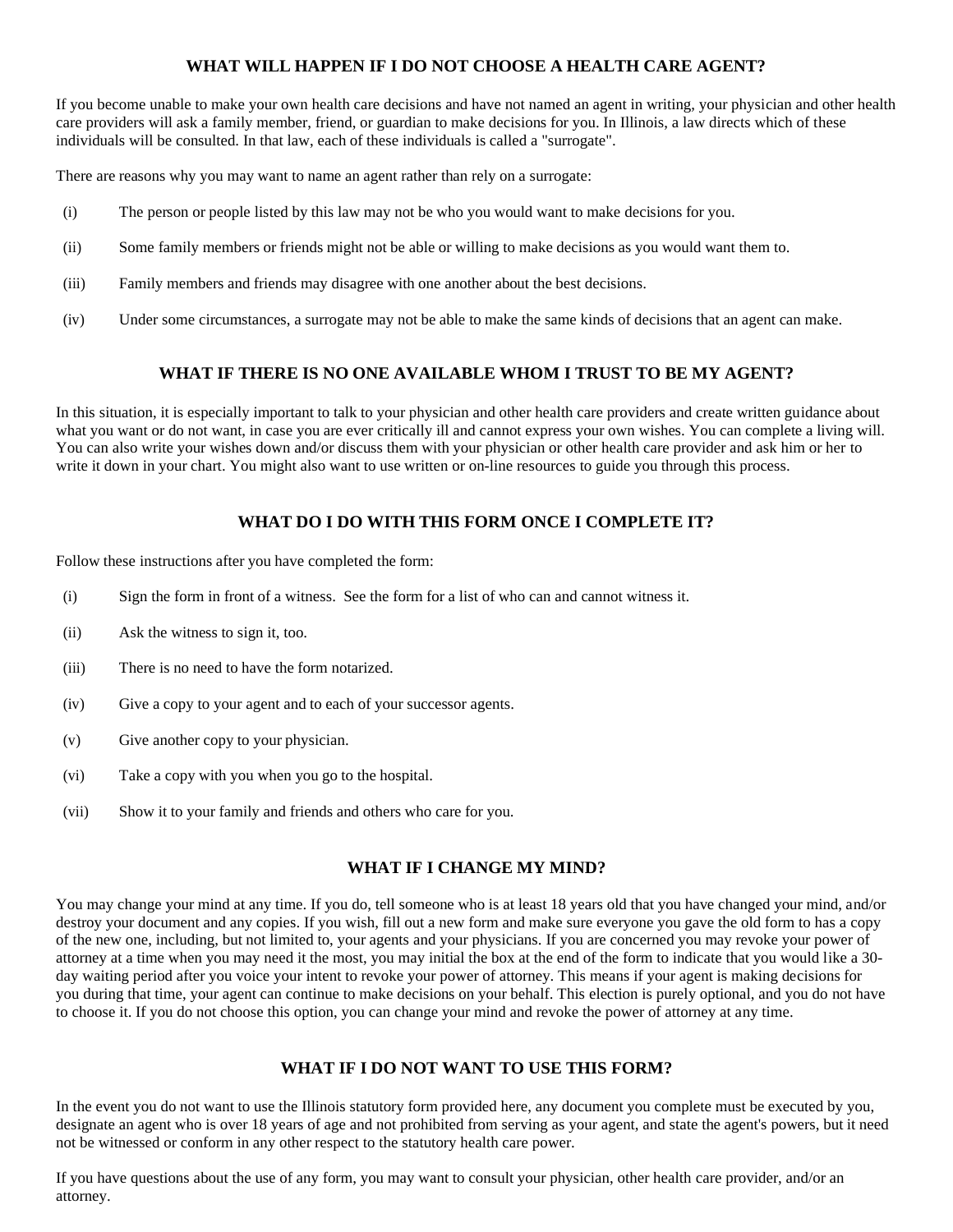# Illinois Statutory Short Form Power of Attorney for Health Care

# **MY POWER OF ATTORNEY FOR HEALTH CARE**

## **THIS POWER OF ATTORNEY REVOKES ALL PREVIOUS POWERS OF ATTORNEY FOR HEALTH CARE**

My name (Print your full name):

My address:

**I WANT THE FOLLOWING PERSON TO BE MY HEALTH CARE AGENT** (an agent is your personal representative under state and federal law):

(Agent name)

(Agent address)

(Agent phone number)

## **Please check box if applicable:**

 $\Box$ If a guardian of my person is to be appointed, I nominate the agent acting under this power of attorney as guardian.

## **MY AGENT CAN MAKE HEALTH CARE DECISIONS FOR ME, INCLUDING:**

- (i) Deciding to accept, withdraw, or decline treatment for any physical or mental condition of mine, including life-and-death decisions.
- (ii) Agreeing to admit me to or discharge me from any hospital, home, or other institution, including a mental health facility.
- (iii) Having complete access to my medical and mental health records, and sharing them with others as needed, including after I die.
- (iv) Carrying out the plans I have already made, or, if I have not done so, making decisions about my body or remains, including organ, tissue, or whole body donation, autopsy, cremation, and burial.

## **I AUTHORIZE MY AGENT TO: (Please check only one box. If no box is checked, or if more than one box is checked, the directive in the first box below shall be implemented.)**

- o Make decisions for me only when I cannot make them for myself. The physician(s) taking care of me will determine when I lack this ability.
- o i Make decisions for me only when I cannot make them for myself. The physician(s) taking care of me will determine when I lack this ability. Starting now, for the purpose of assisting me with my health care plans and decisions, my agent shall have complete access to my medical and mental health records, the authority to share them with others as needed, and the complete ability to communicate with my personal physician(s) and other health care providers, including the ability to require an opinion of my physician as to whether I lack the ability to make decisions for myself.
- o. Make decisions for me starting now and continuing after I am no longer able to make them for myself. While I am still able to make my own decisions, I can still do so if I want to.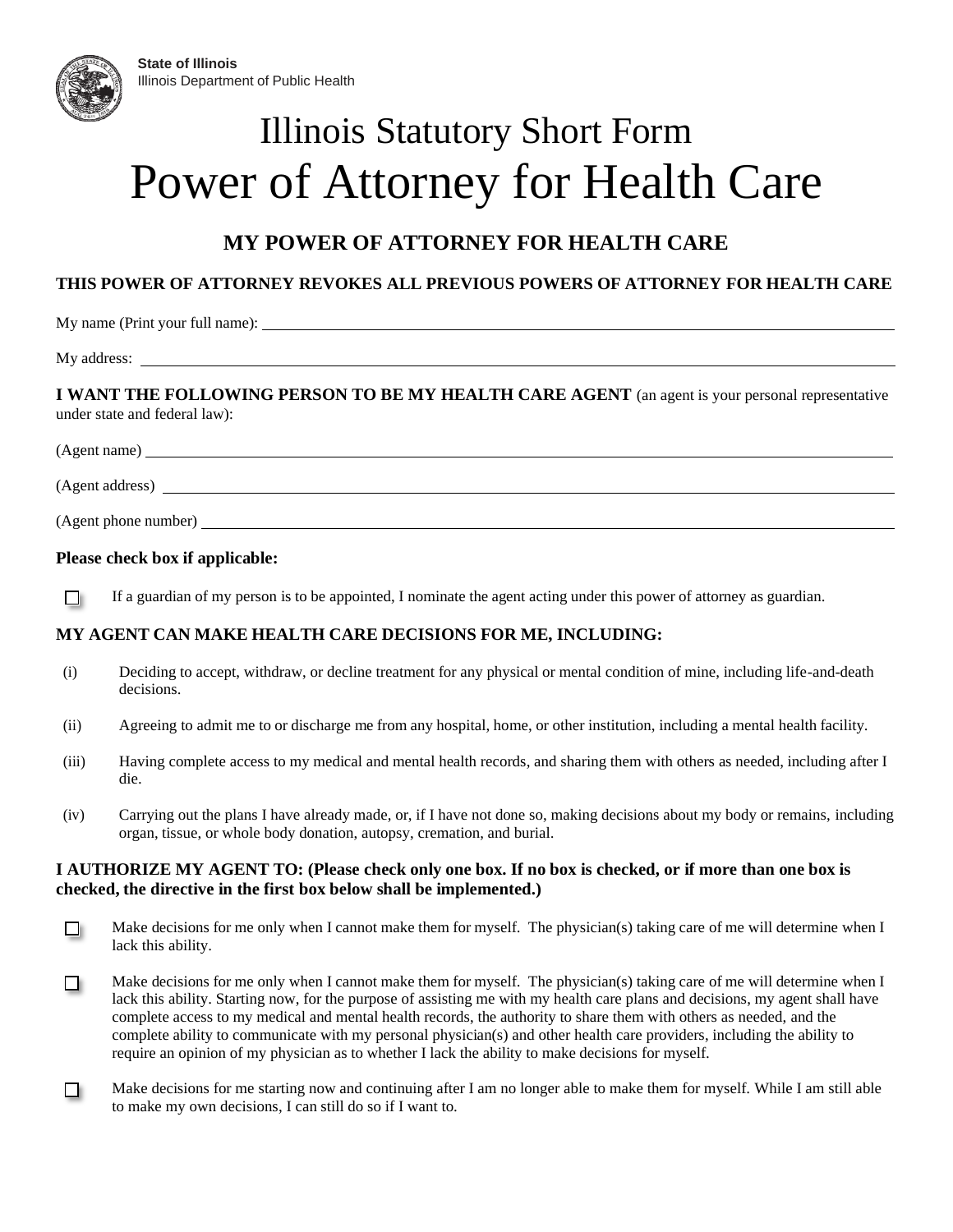## **LIFE-SUSTAINING TREATMENTS:**

The subject of life-sustaining treatment is of particular importance. Life-sustaining treatments may include tube feedings or fluids through a tube, breathing machines, and CPR. In general, in making decisions concerning life-sustaining treatment, your agent is instructed to consider the relief of suffering, the quality as well as the possible extension of your life, and your previously expressed wishes. Your agent will weigh the burdens versus benefits of proposed treatments in making decisions on your behalf.

Additional statements concerning the withholding or removal of life-sustaining treatment are described below. These can serve as a guide for your agent when making decisions for you. Ask your physician or health care provider if you have any questions about these statements. SELECT ONLY ONE STATEMENT BELOW THAT BEST EXPRESSES YOUR WISHES **(optional)**:

The quality of my life is more important than the length of my life. If I am unconscious and my attending physician believes, in accordance with reasonable medical standards, that I will not wake up or recover my ability to think, communicate with my family and friends, and experience my surroundings, I do not want treatments to prolong my life or delay my death, but I do want treatment or care to make me comfortable and to relieve me of pain.

Staying alive is more important to me, no matter how sick I am, how much I am suffering, the cost of the procedures, or how O۱ unlikely my chances for recovery are. I want my life to be prolonged to the greatest extent possible in accordance with reasonable medical standards.

## **SPECIFIC LIMITATIONS TO MY AGENT'S DECISION-MAKING AUTHORITY:**

The above grant of power is intended to be as broad as possible so that your agent will have the authority to make any decision you could make to obtain or terminate any type of health care. If you wish to limit the scope of your agent's powers or prescribe special rules or limit the power to authorize autopsy or dispose of remains, you may do so specifically on the lines below or add another page if needed:

## **DELAYED REVOCATION**

 $\Box$  I elect to delay revocation of this power of attorney for 30 days after I communicate my intent to revoke it.

 $\Box$  I elect for the revocation of this power of attorney to take effect immediately if I communicate my intent to revoke it.

## **YOU MUST SIGN THIS FORM AND A WITNESS MUST ALSO SIGN IT BEFORE IT IS VALID.**

 $\mathcal{L}$ 

 $\Box$ 

My signature: Today's date:

## **HAVE YOUR WITNESS AGREE TO WHAT IS WRITTEN BELOW, AND THEN COMPLETE THE SIGNATURE PORTION:**

I am at least 18 years old. (Check one of the options below.)

 $\Box$ I saw the principal sign this document, or

the principal told me that the signature or mark on the principal signature line is his or hers.

I am not the agent or successor agent(s) named in this document. I am not related to the principal, the agent, or the successor agent(s) by blood, marriage, or adoption. I am not the principal's physician, advanced practice registered nurse, dentist, podiatric physician, optometrist, psychologist, or a relative of one of those individuals. I am not an owner or operator (or the relative of an owner or operator) of the health care facility where the principal is a patient or resident.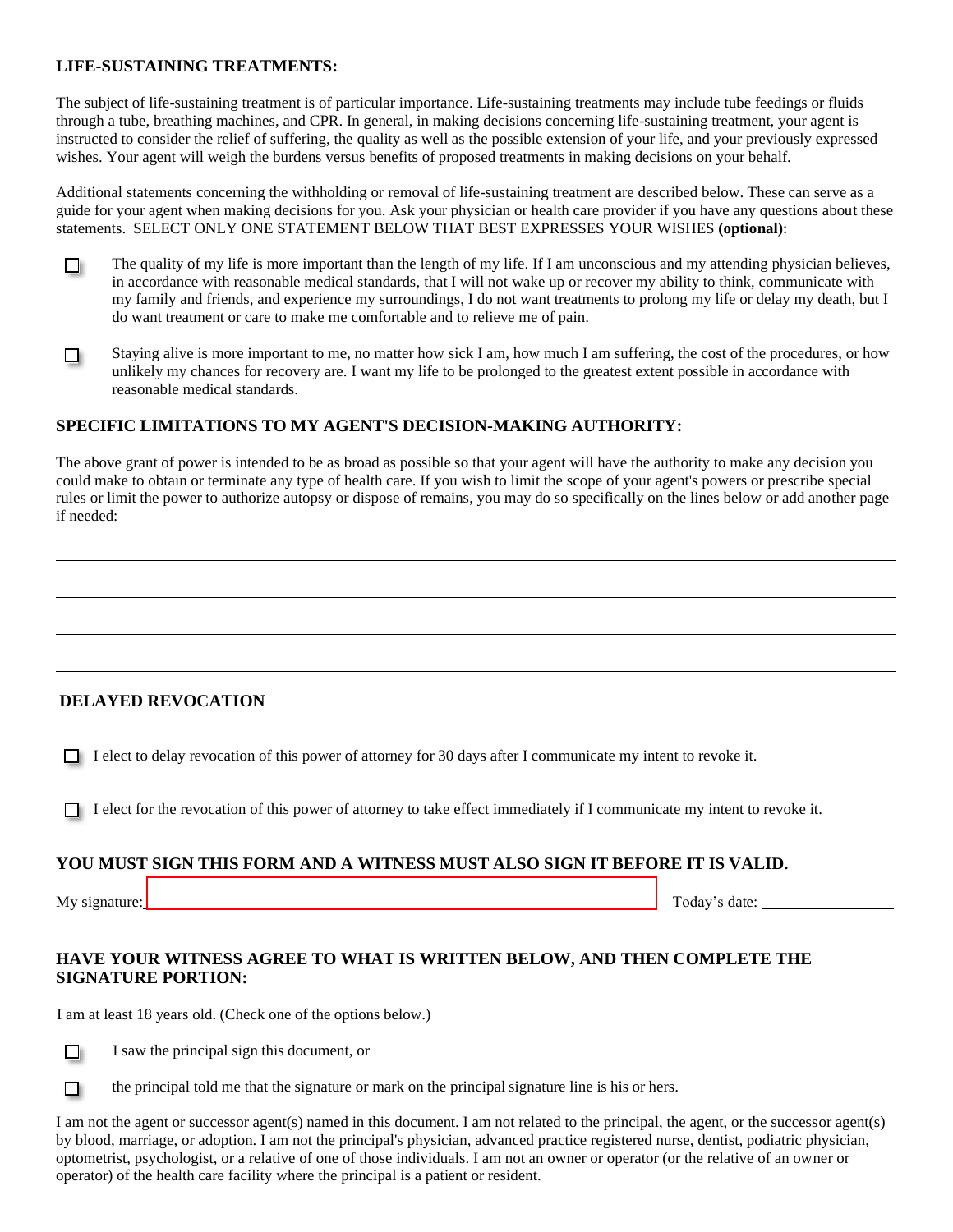| Witness printed name: |               |
|-----------------------|---------------|
| Witness address:      |               |
| Witness signature:    | Today's date: |